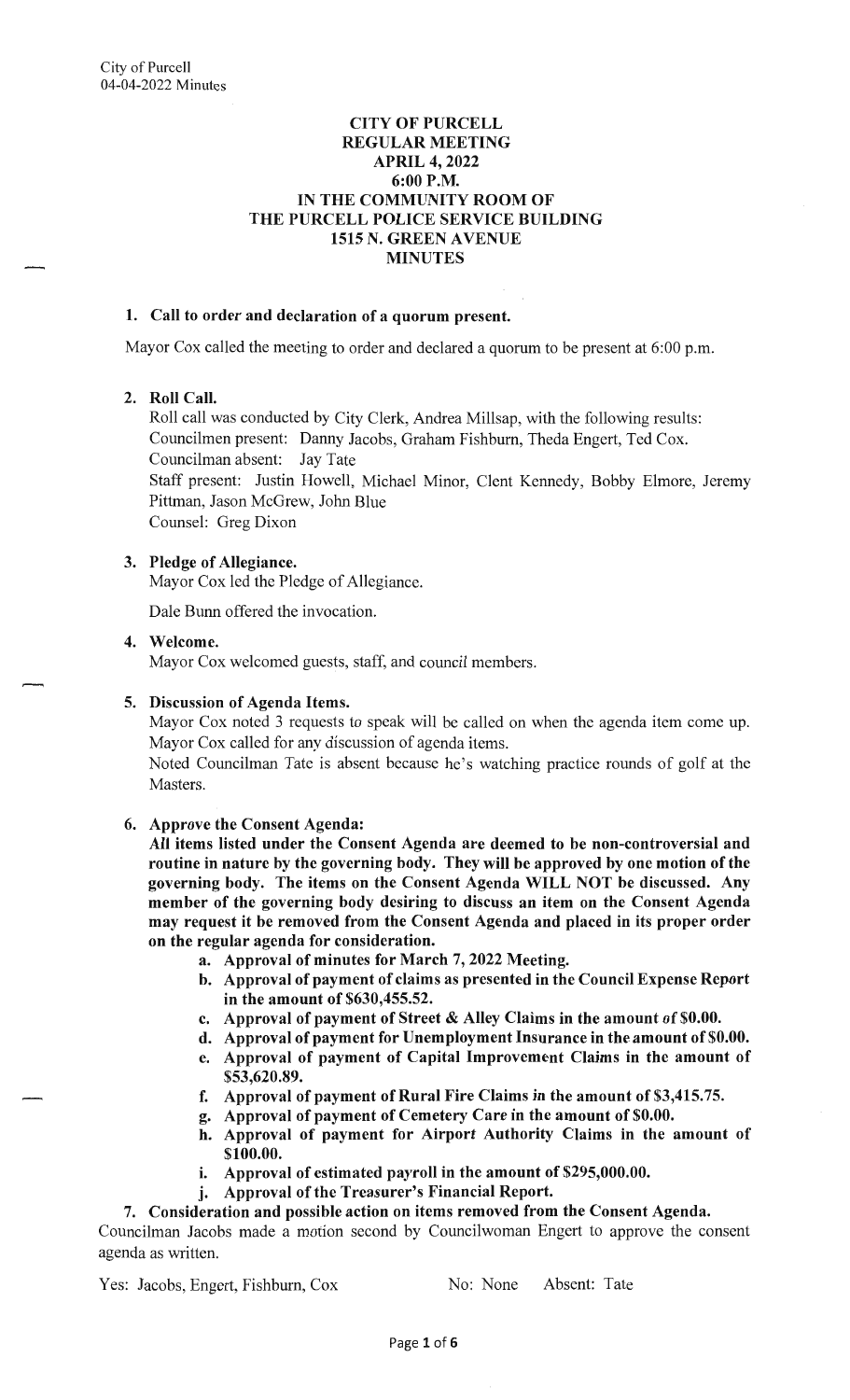## **8. Presentation and discussion of the Treasurer's Financial Report.**

- Sales Tax thru February 2022 is up 9.85% over last year or \$436,775.00; up 21.81% over budget or \$872,587.00.
- Use Tax thru February 2022 is up 15.12% over last year or \$67,086.00; up 27.67% over budget or  $$110,698.00.$
- Tobacco Tax thru February 2022 is down 5.40% over last year or \$2,304.00; up 20.99% over budget or \$6,996.00.
- Electricity in February 2022 had a positive variance of \$17,715.00 vs last year; YTD the variance is positive \$153,869.00.
- Water in February 2022 had a positive variance of \$71 ,563.00 vs last year; YTD variance is positive \$127,993.00.
- General Fund in February 2022 the revenues were below expenses by \$33 ,080.00; YTD revenues were below expenses by \$887,198.00.
- Public Works in February 2022 the revenues were above expenses by \$243,390.00; YTD revenues are above expense by \$1,180,127.00.

## **9. Presentation and discussion of the City Manager Report. Hospital**

- Sanitary sewer and storm sewer are done with exception of under roadways.
- Water Main under the road was accepted in mid March for connection to the city's system.
- Water main addition along  $9<sup>th</sup>$  Ave., is in final cleanup and repair work stage.
- Road final grading revision is bidding this week, bid opening in 21 days.

## **Medical Office Building**

- Lot split completed.
- Sales agreement drafted and approved.
- Reciprocal easement agreement of the REA has been negotiated. The access roadway has been planned and material storage and worker park easement in the negotiation process.
- Pending certification of site by building and earth.
- Utilities are staged for last run into the site.

#### **Interstate**

- EST designing with ODOT and the City, utilities being finalized to current stage.
- Environmental studies continue.
- Right of way acquisitions will happen after studies completed.
- Construction tentatively set to start in 2025.

## **Main Street Scape**

- Still waiting on response from SHPO.
- September or October, tentative date for bid with start date of January, 2023.

## **Chickasaw Wellness**

- Utility work complete.
- Sherry Classic is complete.
- Hardcastle Blvd. asphalt paving still in progress

## **OEC Fiber**

- Daily meetings no longer necessary.
- Home and business installations to start this month.

## **New Well at Wellfield**

• Still waiting on parts for this well and a couple other wells that we have down.

## **Trails**

- Abutments for bridge expected in April.
- Concrete crossings on spillway and trail that need to be built.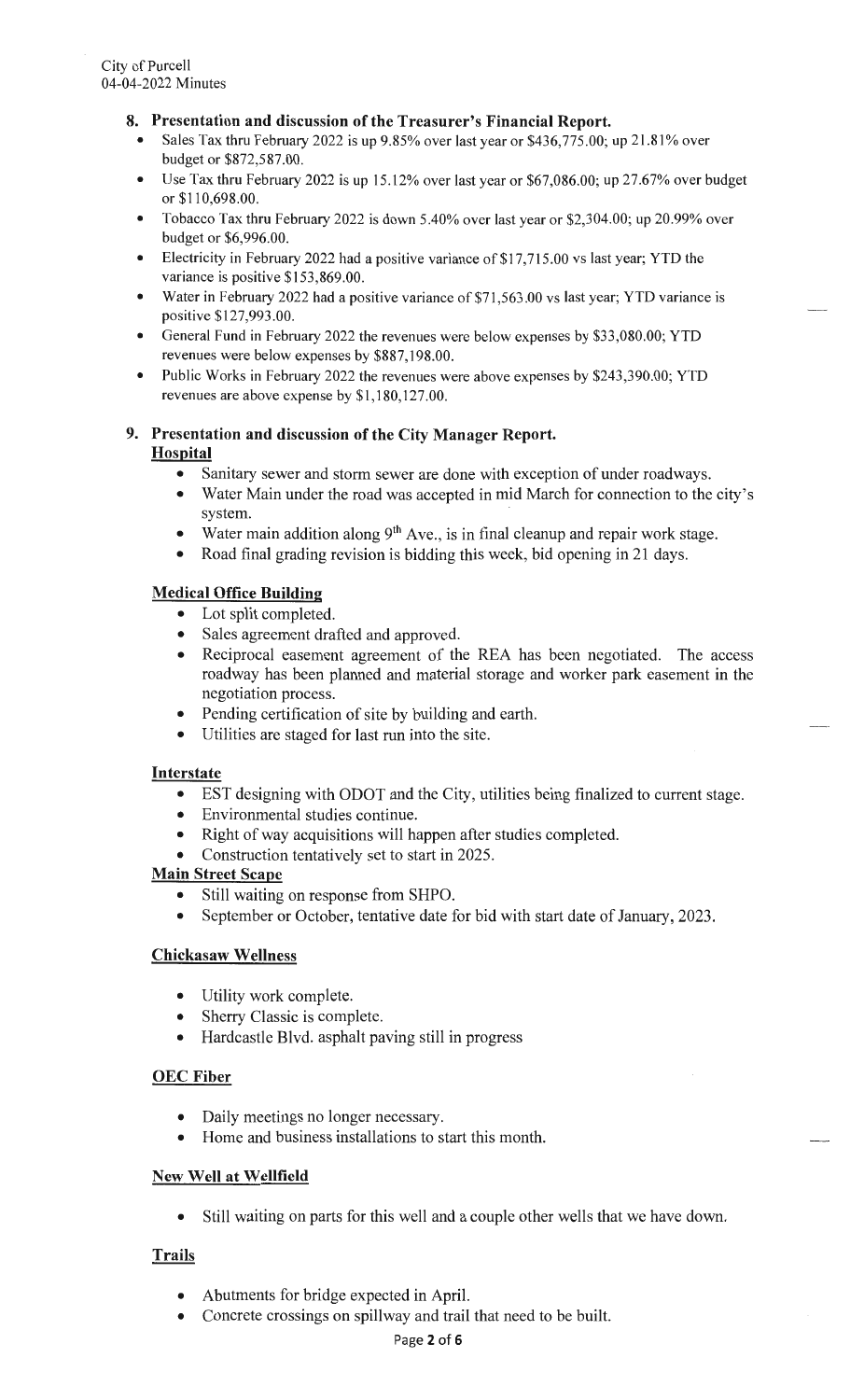#### **Electric Department**

• Electric Department notified that they received the certificate of excellence, ranking national in the top 10 percent for the fewest outages.

## **Fire Department**

• Brandi Idlett, HR, put together a free annual cancer screening program with Total Wellness. Firefighters have higher rates of cancer than other populations.

#### **Wildfire**

• Presented a video and explanation of efforts by fire department to stop the fire on March 17, 2022, along the river.

#### **Chamber Banquet**

April 21, 2022 at 6:00 p.m. at Southwind Hills, featuring the Giving Time Honors.

#### **10. Discussion and possible action to approve Planning Commission's recommendation for approval of PUD (Planned Unit Development) rezone of the W½ NE¼, NE¼ SW¼, and W½ NW¼ SE¼, Sec. 2, Township 6 North, Range 2 West (South Brook).**

Mayor Cox noted that he had a conflict of interest, has clients involved, so he removed himself. Brad Reid with LTS Engineering Services, LLC presented on behalf of the applicants.

- PUD approximately 87 acres. Originally 60 acres on south side.
- Met with city re: issue of access point being in the 100 year floodway, so 28 additional acres was purchased, old Westbrook Addition, which allowed an access point to the north, Grant, through Westbrook Addition.
- Traffic study was completed upon the recommendation of the Planning Commission. Four options were done.
- 10 acres of multi-family. This developer is not a multi-family developer. It will be sold off at some point if interest in it. If not, this will be the last phase of 60 additional single family units in the 10 acres.
- Noted PUD zoning R-2 single family for Tract 1. Minimum lot size varied 4800 sq ft., minimum lot width 40 feet and front yard setback would be changed to 20 feet. Allows deeper house. Tract 2 would be developed under R-4 multi family unless developed under single family and then the same lot size adjustments would apply.
- Traffic study ran 4 options: One access only through Westbrook with all single family; and then all single family with mix of multi-family. Ran same 2 options with secondary access point to the south side (can't be used as main access because of FEMA floodway). Currently Level A (less than 10 seconds); with additional traffic of South Brook would go to Level B (less than 15 seconds). Even at Level D it can still be classified as functional in a traffic standpoint.
- Property values discussed. Mr. Reids research on Westbrook reflected last house sold was 8/30/21 , 1,100 sq. ft. sold for \$145,000 (\$132.00/sq. ft.); range of footage in Westbrook is  $1,000$  sq. ft.  $-2,200$  sq. ft. Intended size of Southbrook homes would be 1,200-2,000 sq. ft., 2,000 being 2 story house, and price per sq. ft. would be: 2,000 sq. ft. \$140.00 sq. ft. and smaller homes would be \$150.00-\$155.00/sq. ft. His summary is no reduction in value for adjacent homes based on new construction.
- Mr. Reid noted that he did not believe that the traffic or the home value is a valid concern due to the traffic study and research on comparables.

#### **Requests to be Heard**

Tim Crumbley, Tammi Johnson, and William "Bill" Deveraux each presented. Each noted their recognition of the need for housing in Purcell, however, their primary points of concern with the addition was the number of homes in the PUD with Westbrook Blvd. being the main entrance/exit causing a significant increase in traffic, safety issues with the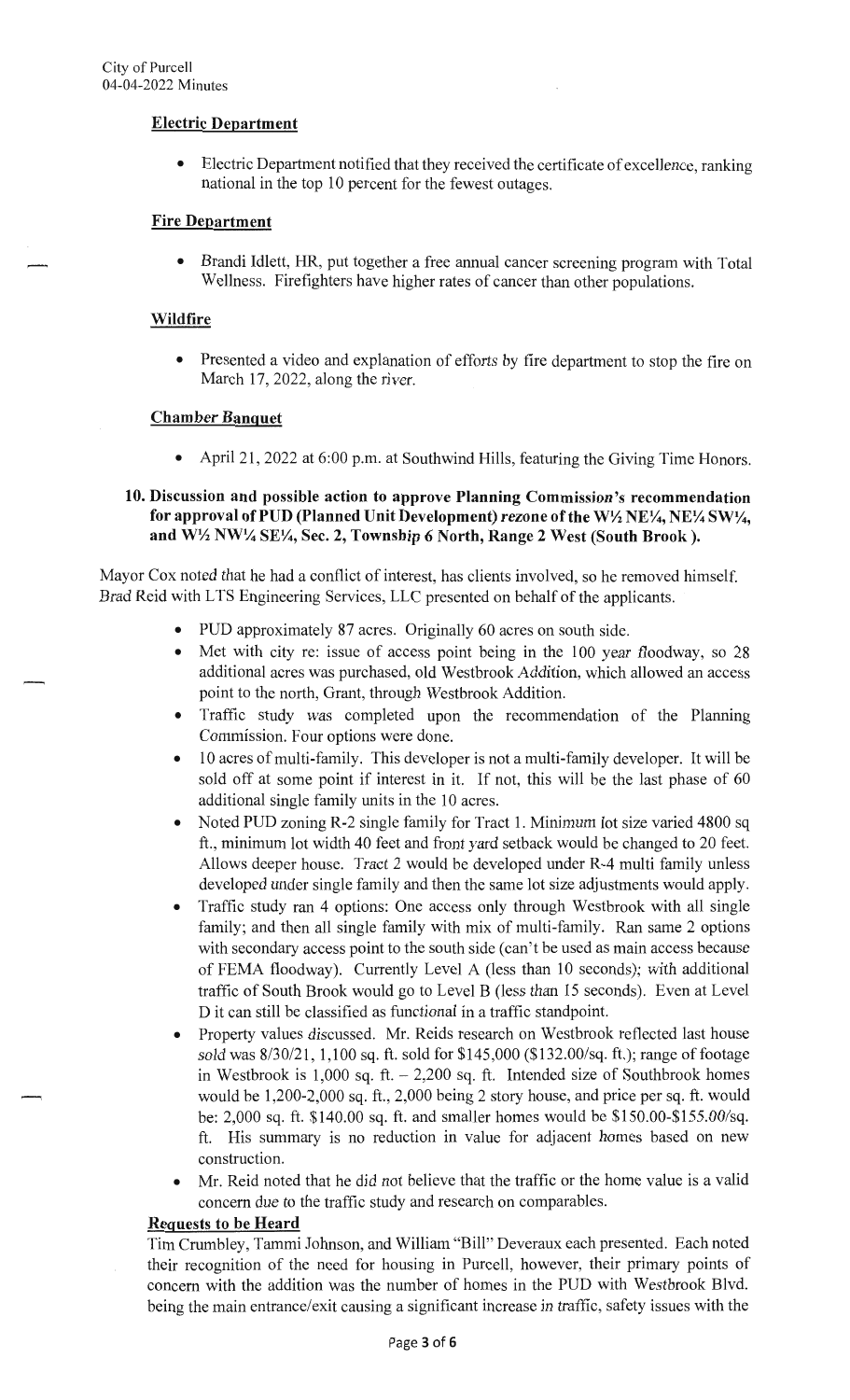additional traffic. Additionally, the matter of zoning was brought to the attention of the council.

Councilman Fishburn suggested tabling this item to next meeting. Suggested Mr. Reid and a chosen representative from Westbrook get together and discuss options.

Councilman Jacobs made a motion second by Councilman Fishburn to table agenda Item No. 10 and put it on the May agenda.

Yes: Jacobs, Fishburn, Engert No: None Absent: Tate, Cox

**11. Consideration and possible action to approve Ordinance No. 22-05 AN ORDINANCE OF THE CITY OF PURCELL, OKLAHOMA, AMENDING THE OFFICIAL ZONING DISTRICTS MAP OF SAID CITY, BY CHANGING THE ZONING DISTRICT CLASSIFICATION FOR THE TRACT OF LAND DESCRIBED HEREIN; AUTHORIZING THE CHANGE OF SAID ZONING DISTRICT OF THE OFFICIAL ZONING DISTRICT MAP OF SAID CITY.** 

No action taken.

#### **12. Consideration and possible action concerning the City of Purcell continuing as a 2022- 2023 Diamond Level Member of the Heart of Oklahoma Chamber of Commerce in the amount of \$26,000.**

Rebekah Lynam presented information on behalf of the Heart of Oklahoma Chamber of Commerce.

Councilman Fishburn made a motion second by Councilman Tate to approve Agenda Item No. 12 as written.

Yes: Fishburn, Jacobs, Engert, Cox No: None Absent: Tate

# **13. Discussion and possible action concerning recommendation of the Cemetery Board to allocate \$20,000.00 to the Cemetery Beautification Project.**

Jason McGrew stated plan to add trees to the cemetery.

Councilman Jacobs made a motion second by Councilman Engert to approve Agenda Item No. 13 as written.

Yes: Jacobs, Engert, Fishburn, Cox No: None Absent: Tate

#### **14. Discussion and possible action concerning the recommendation from Staff to renew Dillon** & **Associates firm for auditing services of the 2021-2022 fiscal year financial records, for an amount to not exceed \$34,500.00.**

Councilman Jacobs made a motion second by Councilwoman Engert to approve Agenda Item No. 14 as written.

Yes: Jacobs, Engert, Fishburn, Cox No: None Absent: Tate

*Mayor Cox declared the meeting to be in recess in order to go into the Purcell Public Works Authority Meeting at 7:21 p.m.* 

*Mayor Cox declared the City Council Meeting and the Purcell Public Works Authority in joint session in order to enter joint Executive Session at 7:35 p.m.*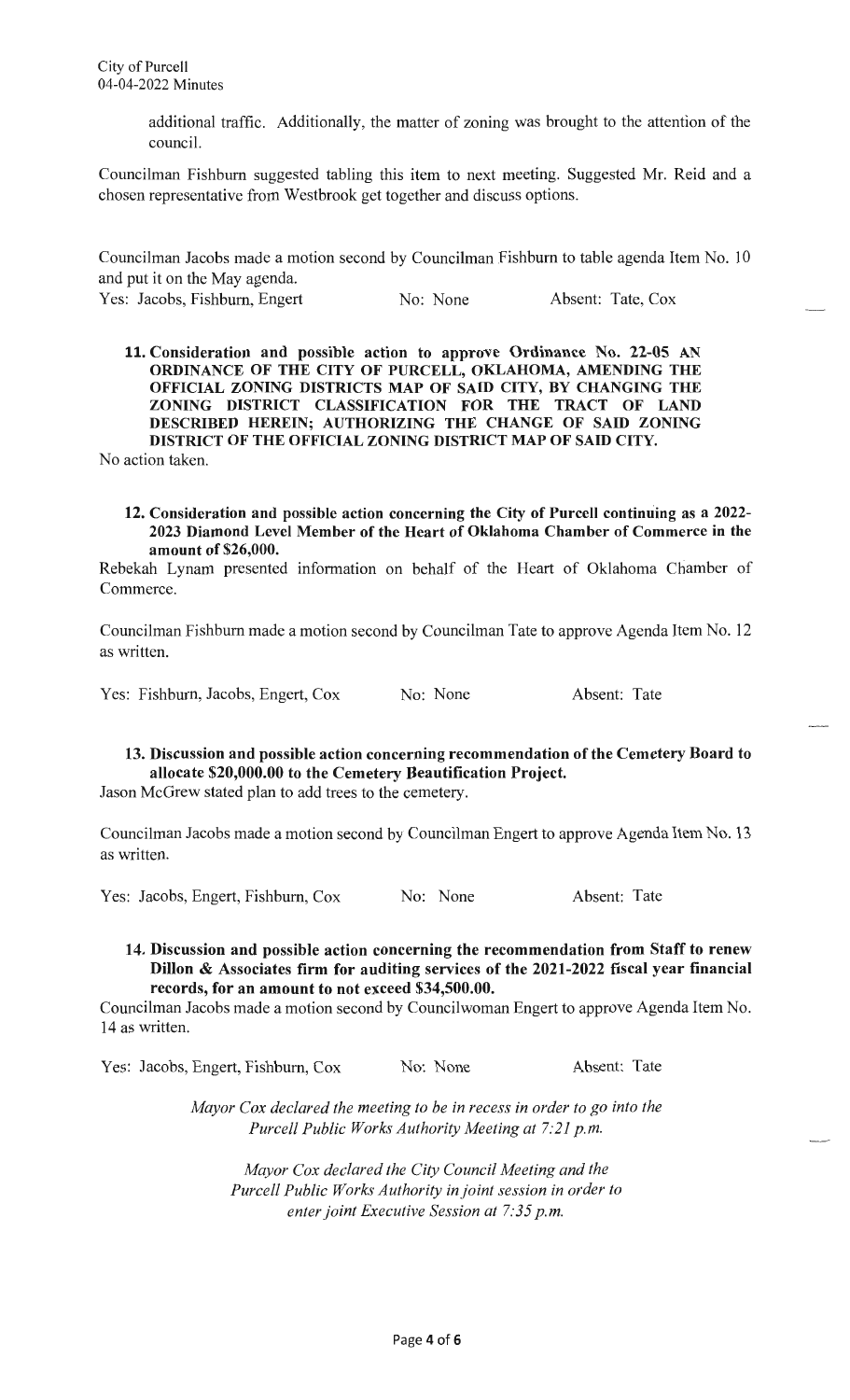- **15. EXECUTIVE SESSION: DISCUSSION, CONSIDERATION RE: AN EXECUTIVE SESSION TO BE HELD IN ACCORDANCE WITH 25 O.S. 307** § **(B)**  (3).
	- **a. Discussion and consideration concerning the purchase or appraisal of real property in accordance with 25 O.S. 307** § **(B) 3.**
	- **b. Discussion and consideration of labor contract for fiscal year 2022-2023 between the City of Purcell and the FOP #194 in accordance with 25 O.S.** § **307 (B) (2).**
	- **c. Discussion and consideration of possible action concerning the employment, hiring, appointment, promotion, demotion, disciplining or resignation of City Manager Dale Bunn and City Treasurer Victor Lohn in accordance with O.S. 307** § **(B) (1).**

Mayor Cox made a motion second by Councilman Jacobs to enter into joint Executive Session at 7:35 p.m. with the following persons entering: Councilmen/Trustees who are present; councilman elect Allen Eubanks; City Attorney Greg Dixon; City Manager Dale Bunn and Treasurer Victor Lohn, as appropriate.

Yes: Cox, Jacobs, Fishburn, Engert No: None Absent: Tate

- **16. EXECUTIVE SESSION: DISCUSSION, CONSIDERATION AND POSSIBLE ACTION CONCERNING ITEMS DISCUSSED IN EXECUTIVE SESSION IN ACCORDANCE WITH 25 O.S. 307** § **(B) (3).** 
	- **a. Discussion and consideration and possible action concerning the purchase or appraisal of real property in accordance with 25 O.S. 307** § **(B) 3.**
	- **b. Discussion and consideration of labor contract for fiscal year 2022-20223 between the City of Purcell and the FOP #194 in accordance with 25 O.S.** § **307 (B) (2).**
	- **c. Discussion and consideration of possible action concerning the employment, hiring, appointment, promotion, demotion, disciplining or resignation of City Manager Dale Bunn and City Treasurer Victor Lohn in accordance with O.S. 307**  § **(B) (1).**

*Mayor Cox declared the Council has returned from Executive Session.* 

Mayor Cox made a motion second by Councilman Jacobs to return to regular Joint Session at 8:24 p.m.

|  |  | Yes: Jacobs, Fishburn, Engert, Cox |  |  | No: None | Absent: Tate |  |
|--|--|------------------------------------|--|--|----------|--------------|--|
|--|--|------------------------------------|--|--|----------|--------------|--|

16a. No action taken.

16b. No action taken.

16c. \*Councilman Jacobs made a motion seconded by Councilman Fishburn to approve Dale Bunn the City Manager for the new physical year 2022-2023.

Yes: Jacobs, Fishburn, Engert, Cox No: No: None Absent: Tate

\* Councilman Jacobs made a motion seconded by Councilman Engert to approve City Treasurer Victor Lohn for the 2022-2023 physical year.

Yes: Jacobs, Engert, Fishburn, Cox No: None Absent: Tate

#### **17. City Council Comments.**

Councilman Tate: Absent

Councilwoman Engert: Asked when the light on Grant & Green will be repaired. Response was they are working on getting quotes and materials ordered.

Thanked Mr. Jacobs for his dedication to City of Purcell and helping her along.

Councilman Fishburn: To Mr. Jacobs: It's been a pleasure and you're an inspiration and your dedicated service to this community is a personal inspiration and I appreciate it. Thank you for all you've done.

Councilman Jacobs: Spoke about the digital meeting. Have been asked by more than one councilmember, who wanted to know exactly what I thought when I didn't answer the last time, especially Jay wanted to know how I felt. I didn't answer the last time because I thought he wasn't working with us, he was working for himself. I just thought there were other motives in mind than